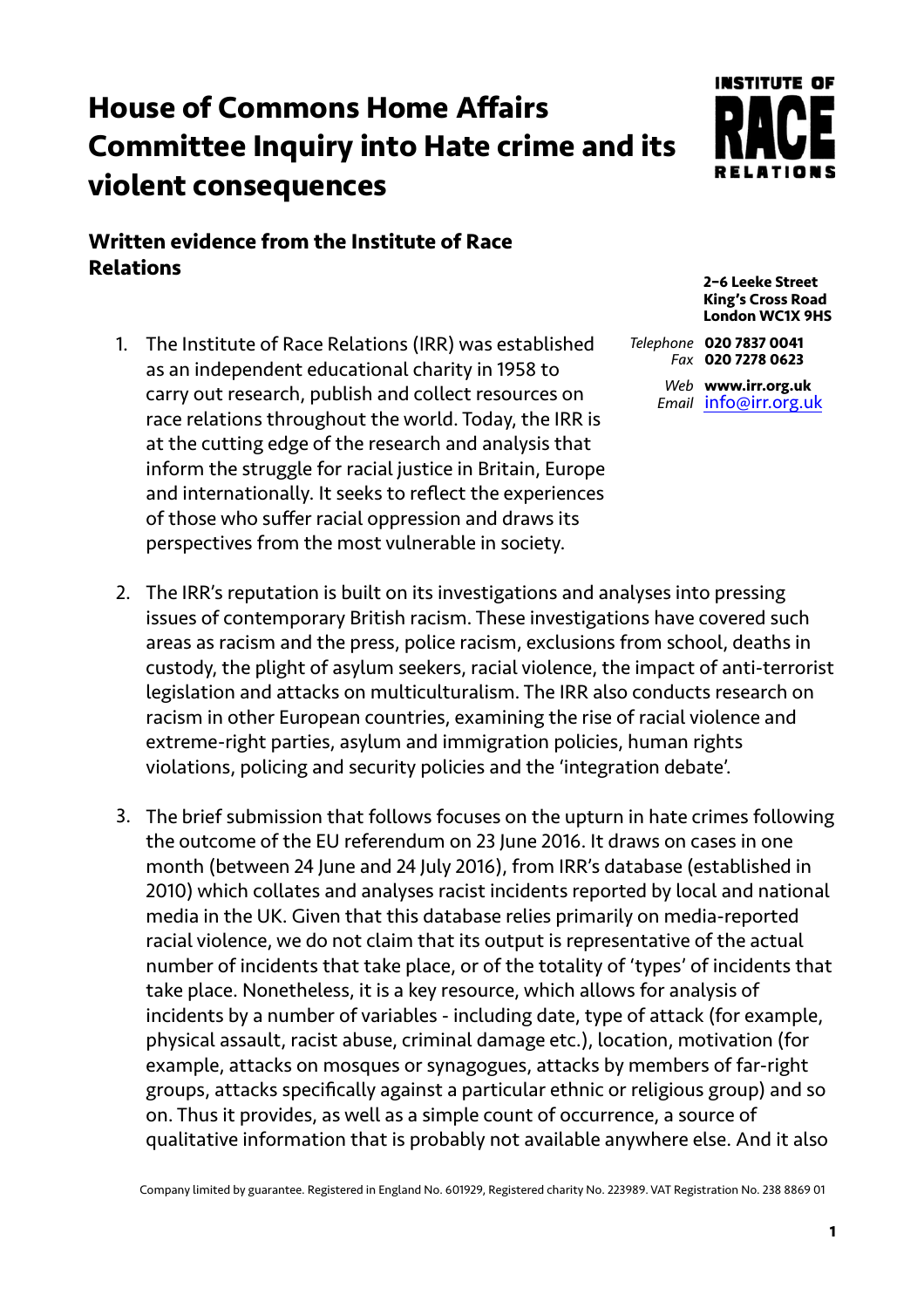allows for the monitoring of the criminal justice system's response to racially motivated hate crimes as a case is followed up through investigation to prosecution.

<span id="page-1-2"></span>4. Whilst not addressing all aspects of the terms of reference for this inquiry, this submission does address issues linked to the fifth term of reference: that which looks at statistical trends in hate crime. This is an interim report from the IRR on post-referendum hate crimes. A more comprehensive report will be published in the autumn. The findings presented here should also be set alongside *Post-referendum racism and the importance of social activism<sup>1</sup>[,](#page-1-0) a report published in* July by three social media platforms which contained analysis of 645 racist and xenophobic incidents reported using Facebook and Twitter. The IRR contributed to this report and concur with its findings, as well as those of the Committee on the Elimination of Racial Discrimination (CERD), which stress that many prominent politicians should share the blame for the upsurge of xenophobia and intimidationfollowing the referendum.<sup>[2](#page-1-1)</sup> But we would also contend (and the cases we are monitoring support this) that the 'insider-outsider' messages projected by the Home Office's 'hostile environment' policy for irregular migrants have also played not a small part in the deteriorating climate in the UK. As we state below, the most common insult thrown at the victims of hate crime was 'Go Home'. This cannot but bring to mind the Home Office's 'Go Home' vans.

## <span id="page-1-3"></span>**Overview**

- 5. In the month following the EU referendum result between 24 June and 23 July 2016 - the IRR recorded 134 racially motivated incidents on its database, a figure which was roughly six-times higher than during the corresponding time-period last year. (Just 21 cases were logged by us between 24 June and 23 July 2015). The majority of the 134 cases occurred in England (84%), nine (7%) of attacks took place in Northern Ireland, there were eight in Wales (6%) and four in Scotland (3%). In terms of regions in the UK, the highest number of incidents occurred in the Greater London area (26). Attacks in the other regions are listed in descending order: North West (17), South East (16), South West (14), East England (12), West Midlands (11), Northern Ireland (9), Scotland (7), Yorkshire and the Humber (7), Wales (8), North East (5), East Midlands (2).
- 6. It is not uncommon for spikes in racially motivated violence to be evident after certain events, such as the 9/11 terrorist attacks and the July 2005 London

<span id="page-1-0"></span><sup>&</sup>lt;sup>1</sup> Post-referendum racism and the importance of social activism is available to download [here](http://www.irr.org.uk/news/post-referendum-racism-and-the-importance-of-social-activism/).

<span id="page-1-1"></span>CERD's *Concluding observations on the twenty-first to twenty-third periodic reports of United Kingdom* [2](#page-1-3) *of Great Britain and Northern Ireland* is available to download, [here](http://tbinternet.ohchr.org/Treaties/CERD/Shared%2520Documents/GBR/CERD_C_GBR_CO_21-23_24985_E.pdf).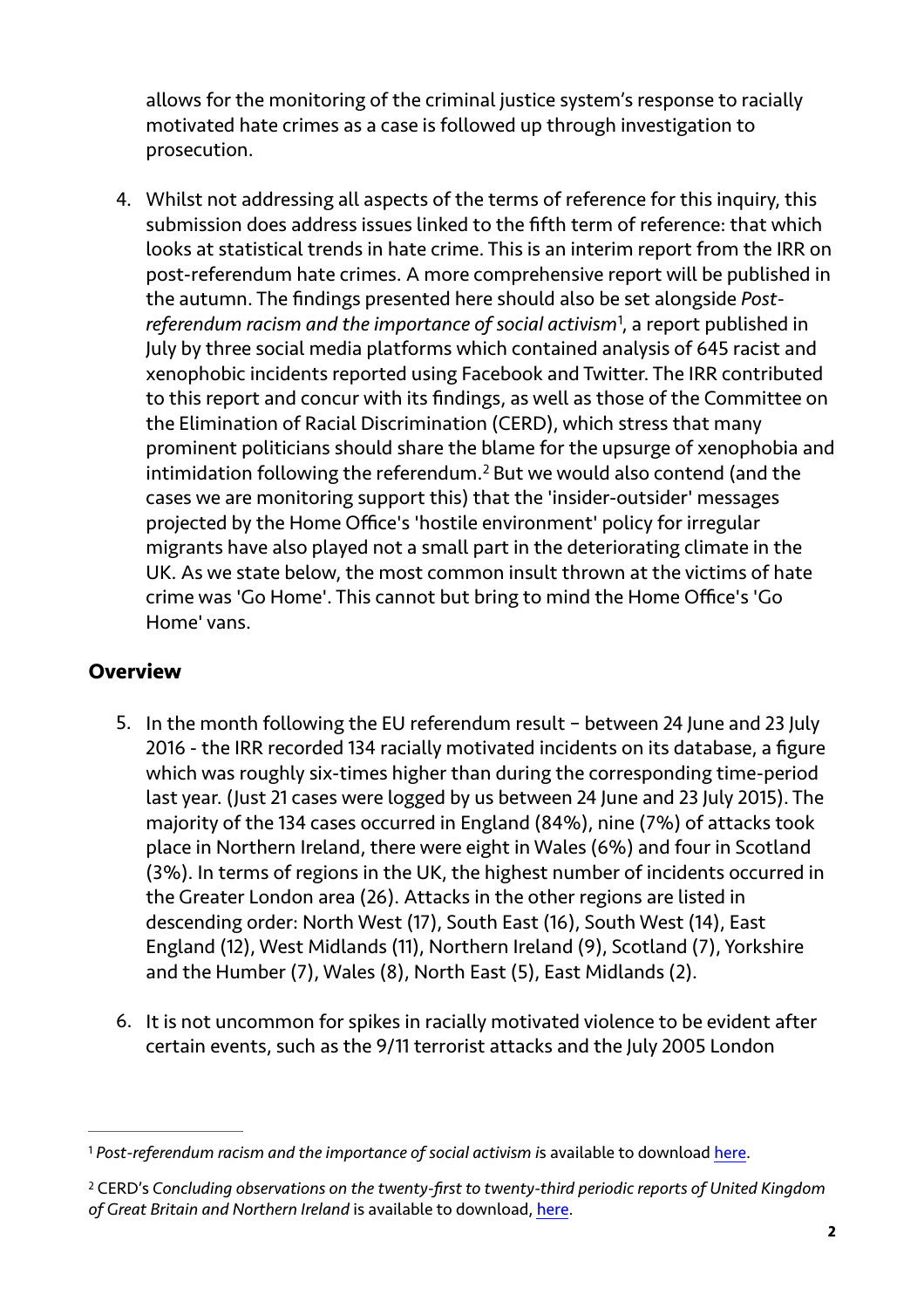<span id="page-2-1"></span>bombings.<sup>[3](#page-2-0)</sup> However, whilst such increases are usually directed at the Muslim community, the upturn of violence following the EU referendum was, according to our findings, 'diverse', combining predominantly (but not exclusively) Islamophobia, anti-black and anti-migrant and anti-foreigner attacks. Twentyeight of the victims of the attacks which occurred over this one-month period were European (the majority of whom were from eastern Europe); in 30 cases the victim was identified as Muslim and in 9 cases as Asian; 21 victims were 'Black' and 3 were Chinese. Three anti-Semitic attacks were also recorded, and in 14 cases there were multiple victims, of multiple ethnicities and nationalities. (In the remaining cases, the ethnicity and nationality of the victims was unknown.)

- 7. 101 of the 134 cases involved some level of interpersonal abuse, of which around half referred either specifically to the EU referendum, or the themes which were made integral to it. The most common forms of abuse made reference to 'going home', going 'back to where [the victim] came from' and 'getting out of [the perpetrator's] country'. Incidents overwhelmingly took place in public spaces on the street, on public transport and in restaurants, takeaways and in shops. Fifty-two attacks took place on the street/public place; there were 16 attacks in shops; 12 in bars/restaurants/cafes/takeaways; 12 on public transport; 8 attacks on or in mosques and 8 on people in their homes. We also recorded 10 incidents via social media.
- 8. In 25 cases, the victim was physically assaulted. All of these attacks were accompanied by racist abuse, and in 13 cases, the victim sustained injuries. These included substantial bruising to the body, black eyes, and fractured cheek bones. In one incident, the victim was stabbed. In a further 29 cases we recorded, there were reports of property damage ranging from smashed windows and graffiti, in two cases, arson. In some cases these examples of property damage were accompanied by physical threats if the victim did not leave the country.
- 9. In 91 cases, the perpetrators were white, although it should be noted that in 40 cases the ethnicity of the perpetrator was unknown. Eleven of the incidents recorded by the IRR involved the far Right. In the days following the vote, two demonstrations were held which reportedly involved supports of the English Defence League; one in Newcastle (which called for repatriation) and one outside a Midlands mosque. Racist National Action stickers have been found in Glasgow and Cathay, Wales. Numerous swastikas have been daubed on buildings, cars and on a memorial to Michael Foot, a former leader of the Labour Party.
- 10. In conclusion, the victims of the attacks have come from all communities and from the very young to the very old, with children and older people being abused

<span id="page-2-0"></span><sup>&</sup>lt;sup>3</sup> [See for example articles on IRR News: '](http://www.irr.org.uk/news/the-racist-backlash-to-the-london-bombings-continues/)[The anti-Muslim backlash begin](http://www.irr.org.uk/news/the-anti-muslim-backlash-begins/)s' (14 July 2005) and 'The racist backlash to the London bombings continues' (11 August 2005).